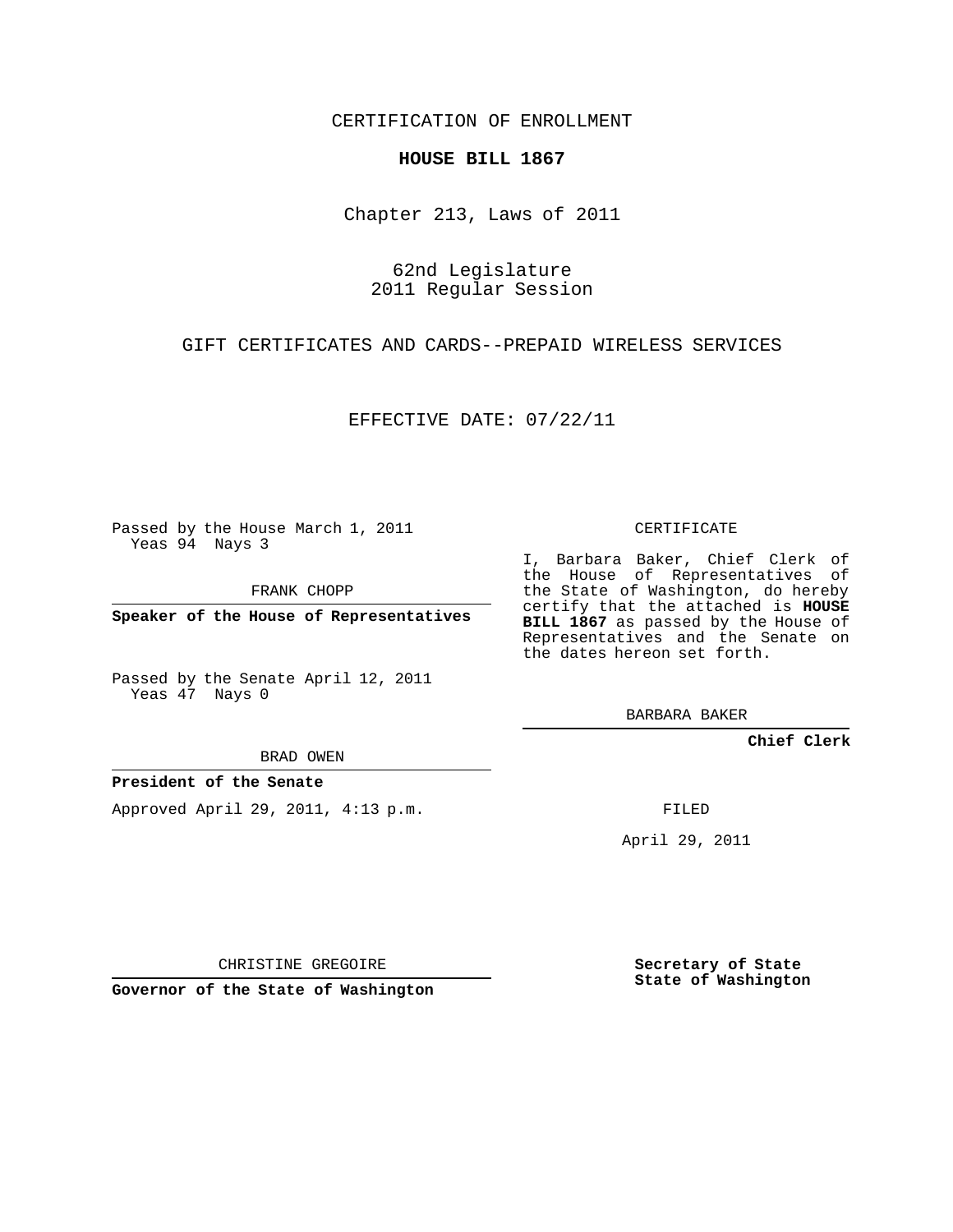## **HOUSE BILL 1867** \_\_\_\_\_\_\_\_\_\_\_\_\_\_\_\_\_\_\_\_\_\_\_\_\_\_\_\_\_\_\_\_\_\_\_\_\_\_\_\_\_\_\_\_\_

\_\_\_\_\_\_\_\_\_\_\_\_\_\_\_\_\_\_\_\_\_\_\_\_\_\_\_\_\_\_\_\_\_\_\_\_\_\_\_\_\_\_\_\_\_

Passed Legislature - 2011 Regular Session

**State of Washington 62nd Legislature 2011 Regular Session**

**By** Representatives Kelley, Rivers, Kirby, and Stanford

Read first time 02/07/11. Referred to Committee on Business & Financial Services.

 AN ACT Relating to clarifying that prepaid wireless services are not intended to be considered as gift cards or gift certificates; and amending RCW 19.240.010.

BE IT ENACTED BY THE LEGISLATURE OF THE STATE OF WASHINGTON:

 **Sec. 1.** RCW 19.240.010 and 2004 c 168 s 2 are each amended to read as follows:

 The definitions in this section apply throughout this chapter unless the context clearly requires otherwise.

 (1) "Artistic and cultural organization" has the same meaning as in RCW 82.04.4328.

 (2) "Charitable organization" means an organization exempt from tax under section 501(c)(3) of the internal revenue code of 1986 (26 U.S.C. Sec. 501(c)(3)).

 (3) "Fund-raising activity" has the same meaning as in RCW 82.04.3651.

16 (4) $(a)$  "Gift card" means a record as described in subsection (5) of this section in the form of a card, or a stored value card or other physical medium, containing stored value primarily intended to be exchanged for consumer goods and services.